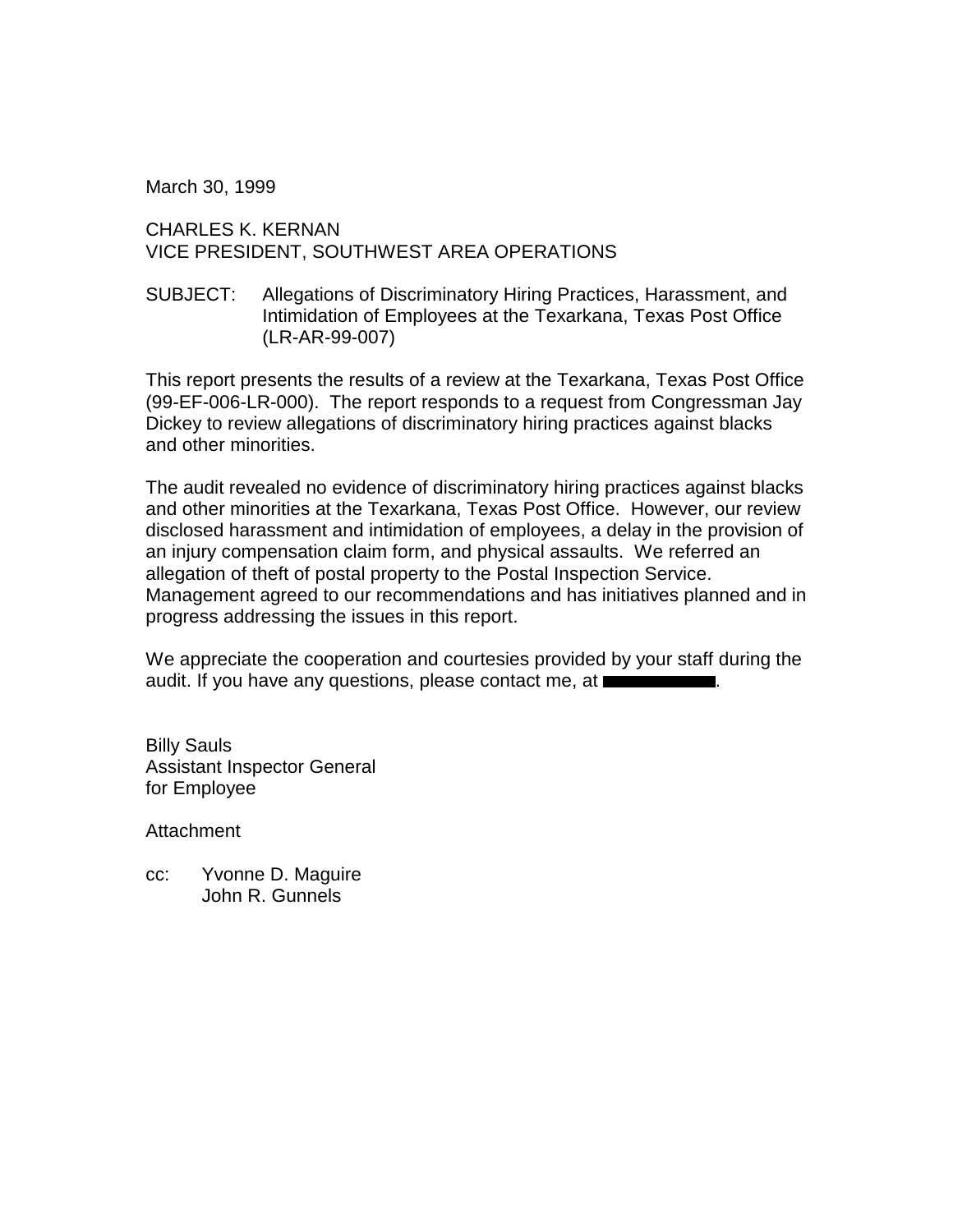# **Table of Contents**

## **Part I**

| <b>Executive Summary</b>                                                                                                                        |                      |
|-------------------------------------------------------------------------------------------------------------------------------------------------|----------------------|
| Part II                                                                                                                                         |                      |
| <b>Introduction</b><br>Background<br>Objective, Scope, and Methodology                                                                          | 3<br>3               |
| <b>Audit Results</b><br><b>Report of Findings</b><br><b>Discriminatory Hiring Practices</b><br>Alleged Harassment and Intimidation of Employees | 5<br>5<br>6          |
| Provision of an Injury Compensation Form                                                                                                        | 8                    |
| <b>Physical Assaults</b>                                                                                                                        | 9                    |
| <b>Issue Referred to Postal Inspection Service</b><br>Recommendations<br><b>Management Comments</b><br><b>Evaluation of Management Comments</b> | 10<br>11<br>11<br>12 |

## **Appendix** A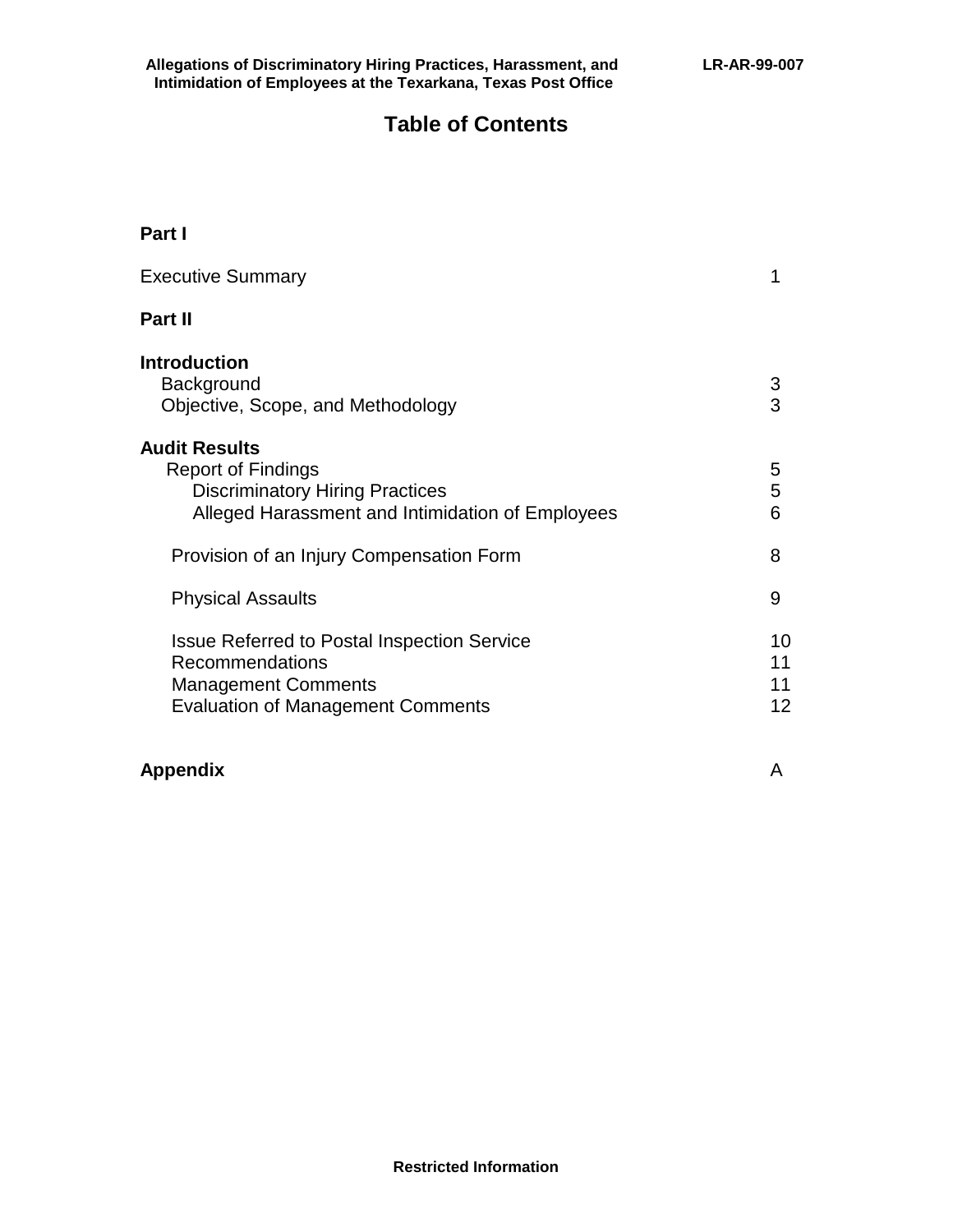# **EXECUTIVE SUMMARY**

| <b>Results in Brief</b> | This report presents Office of Inspector General (OIG)<br>observations based on our review of allegations of<br>discriminatory hiring practices at the Texarkana,<br>Texas, Post Office. During our review, we received<br>and reviewed additional allegations of harassment<br>and intimidation of employees, failure to provide an<br>injury compensation claim form, physical assaults,<br>and theft of postal property.                                                                                     |
|-------------------------|-----------------------------------------------------------------------------------------------------------------------------------------------------------------------------------------------------------------------------------------------------------------------------------------------------------------------------------------------------------------------------------------------------------------------------------------------------------------------------------------------------------------|
|                         | The audit revealed no evidence of discriminatory<br>hiring practices at the Texarkana, Texas Post Office.<br>However, our review disclosed harassment and<br>intimidation of employees, a delay in the provision of<br>an injury compensation claim form, and physical<br>assaults. We referred an allegation of theft of postal<br>property to the Postal Inspection Service.                                                                                                                                  |
|                         | The Texarkana Post Office was included on the USPS<br>"hot spot" <sup>1</sup> list in February 1998, as a site for potential<br>violence. To date, the Dallas District has not<br>conducted a labor climate assessment nor developed<br>the required action plan. Based on our review of the<br>allegations in this report, and the fact that Texarkana<br>was designated a hot spot, we recommend that the<br>district conduct a labor climate assessment<br>immediately and prepare the required action plan. |

 $1$  Hot spots are locations designated by area management as having the potential for violent behavior. USPS Headquarters directed Area Vice Presidents to develop action plans to correct identified deficiencies at designated hot spots.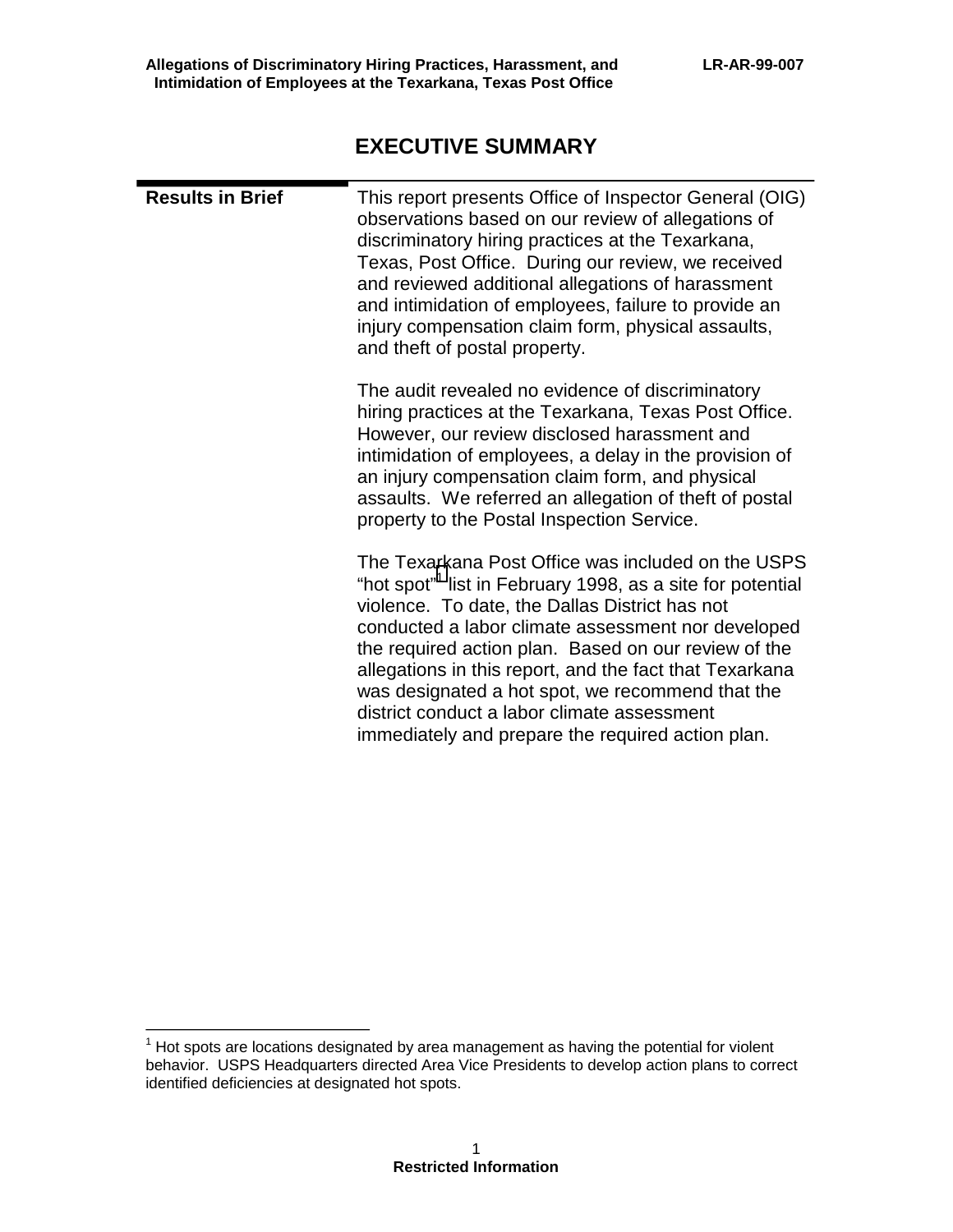| <b>Recommendations</b>                                       | We offer the following recommendations:                                                                                                                                                                                              |
|--------------------------------------------------------------|--------------------------------------------------------------------------------------------------------------------------------------------------------------------------------------------------------------------------------------|
|                                                              | The Vice President, Southwest Area, should:                                                                                                                                                                                          |
|                                                              | 1. Direct the Dallas District Human Resource<br>Manager to conduct a labor climate assessment<br>at the Texarkana Post Office immediately.                                                                                           |
|                                                              | 2. Direct the Dallas District Human Resource<br>Manager to develop and implement the required<br>action plan after the labor climate assessment has<br>been completed at the Texarkana Post Office.                                  |
|                                                              | 3. Review the actions of the Texarkana managers to<br>determine whether corrective and/or disciplinary<br>action is warranted for the failure to provide the<br>Form CA-1 as required by the Employee and<br>Labor Relations Manual. |
|                                                              | 4. Take action to ensure that Texarkana managers<br>provide all injury compensation claim forms for<br>injured employees as required by the Employee<br>and Labor Relations Manual.                                                  |
|                                                              | 5. Ensure that Texarkana managers follow proper<br>procedures contained in the Threat Assessment<br>Team Guide regarding reporting and monitoring of<br>violent incidents in the workplace.                                          |
| <b>Summary of</b><br><b>Management</b><br><b>Comments</b>    | The Dallas District Manager agreed to implement all<br>of the recommendations for improvement. We<br>summarized the responses on page 11 of this report<br>and included the full text of the comments in<br>Appendix A.              |
| <b>Evaluation of</b><br><b>Management</b><br><b>Comments</b> | The Dallas District Manager's comments are<br>responsive to the recommendations identified in the<br>report.                                                                                                                         |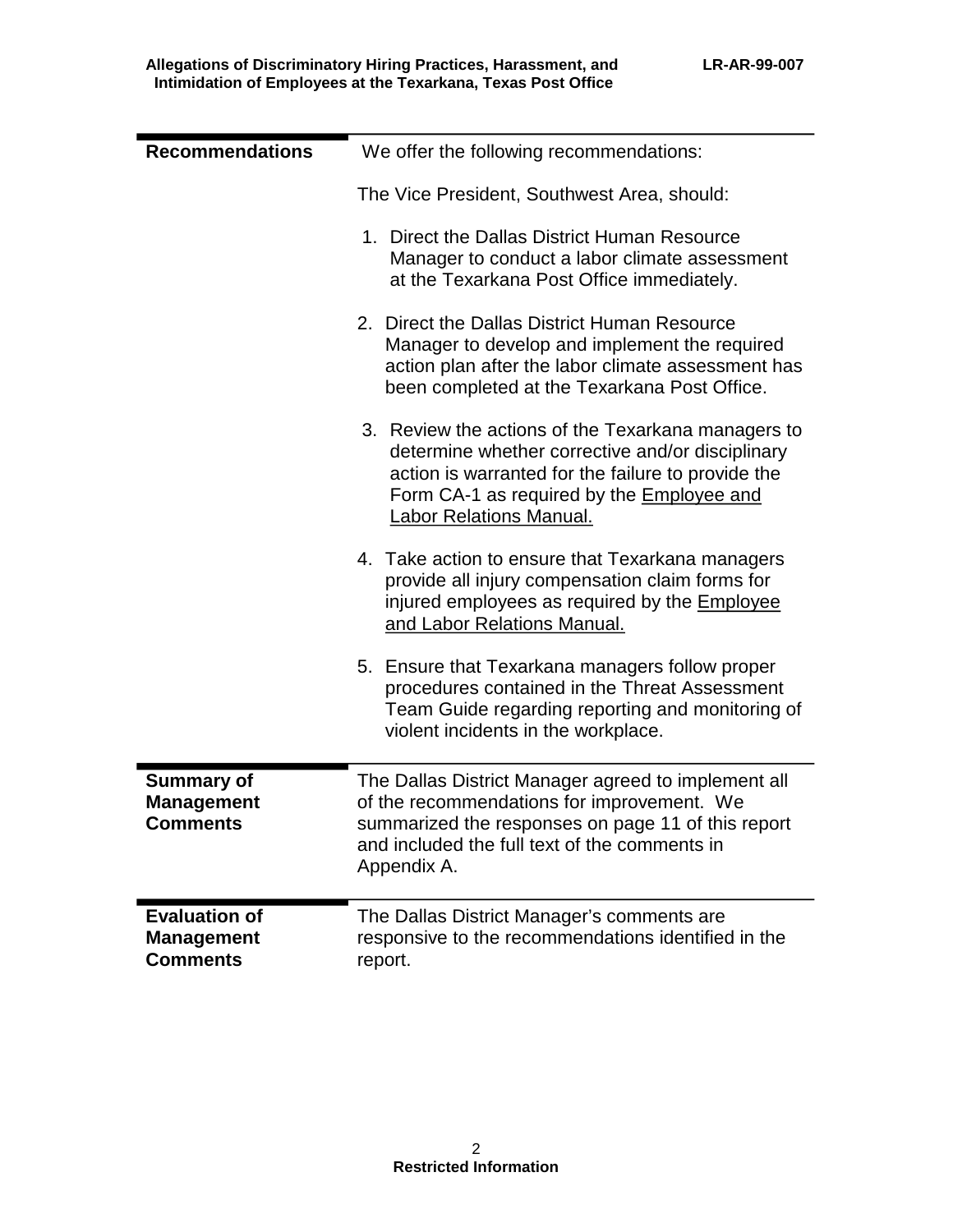# **INTRODUCTION**

| <b>Background</b>                                | Congressman Dickey included in the request two<br>letters written by concerned black employees, one<br>dated July 1996 addressed to the Dallas District<br>Human Resources Manager, and the other dated<br>November 1997 addressed to Congressman Dickey.<br>In March 1998, we asked the Vice President, Human<br>Resources, to advise us of actions planned or taken<br>regarding these allegations. In April 1998, the<br>Manager, Personnel Operations Support at USPS<br>Headquarters, denied the allegation of discrimination<br>in hiring. She noted that Dallas District management<br>had openly discussed the alleged discrimination with<br>employees at a focus group meeting at the Texarkana<br>Post Office shortly after receipt of the 1996 letter. She<br>also asserted that the Dallas District Human<br>Resources Manager had no knowledge of any other<br>problems at the Texarkana Post Office until he<br>received the second letter from employees in<br>November 1997. The Manager, Personnel<br>Operations Support, also stated that the allegations in<br>the employees' letters may not be factual and that, if<br>true, the USPS would not have ignored these<br>incidents nor allowed them to continue. She further<br>noted that employees have access to the Equal<br>Employment Opportunity and grievance processes if<br>management does not conform to Postal policies or<br>contractual agreements. |
|--------------------------------------------------|---------------------------------------------------------------------------------------------------------------------------------------------------------------------------------------------------------------------------------------------------------------------------------------------------------------------------------------------------------------------------------------------------------------------------------------------------------------------------------------------------------------------------------------------------------------------------------------------------------------------------------------------------------------------------------------------------------------------------------------------------------------------------------------------------------------------------------------------------------------------------------------------------------------------------------------------------------------------------------------------------------------------------------------------------------------------------------------------------------------------------------------------------------------------------------------------------------------------------------------------------------------------------------------------------------------------------------------------------------------------------------------------------------------------------------------|
|                                                  | We did not believe that the allegations made by<br>Texarkana Post Office employees had been<br>adequately addressed because neither Dallas District,<br>Postal Service Headquarters, nor Postal Inspection<br>Service officials interviewed these employees. The<br>Postal Inspectors at the Southwest District advised us<br>that they were unaware of these allegations until we<br>provided copies of the letters to them in December<br>1998.                                                                                                                                                                                                                                                                                                                                                                                                                                                                                                                                                                                                                                                                                                                                                                                                                                                                                                                                                                                     |
| <b>Objective Scope And</b><br><b>Methodology</b> | Our objective was to review the allegations made in<br>the employees' letters to Congressman Jay Dickey.<br>Further, we wanted to determine if the Postal<br>Inspection Service was aware of the assault<br>allegations.                                                                                                                                                                                                                                                                                                                                                                                                                                                                                                                                                                                                                                                                                                                                                                                                                                                                                                                                                                                                                                                                                                                                                                                                              |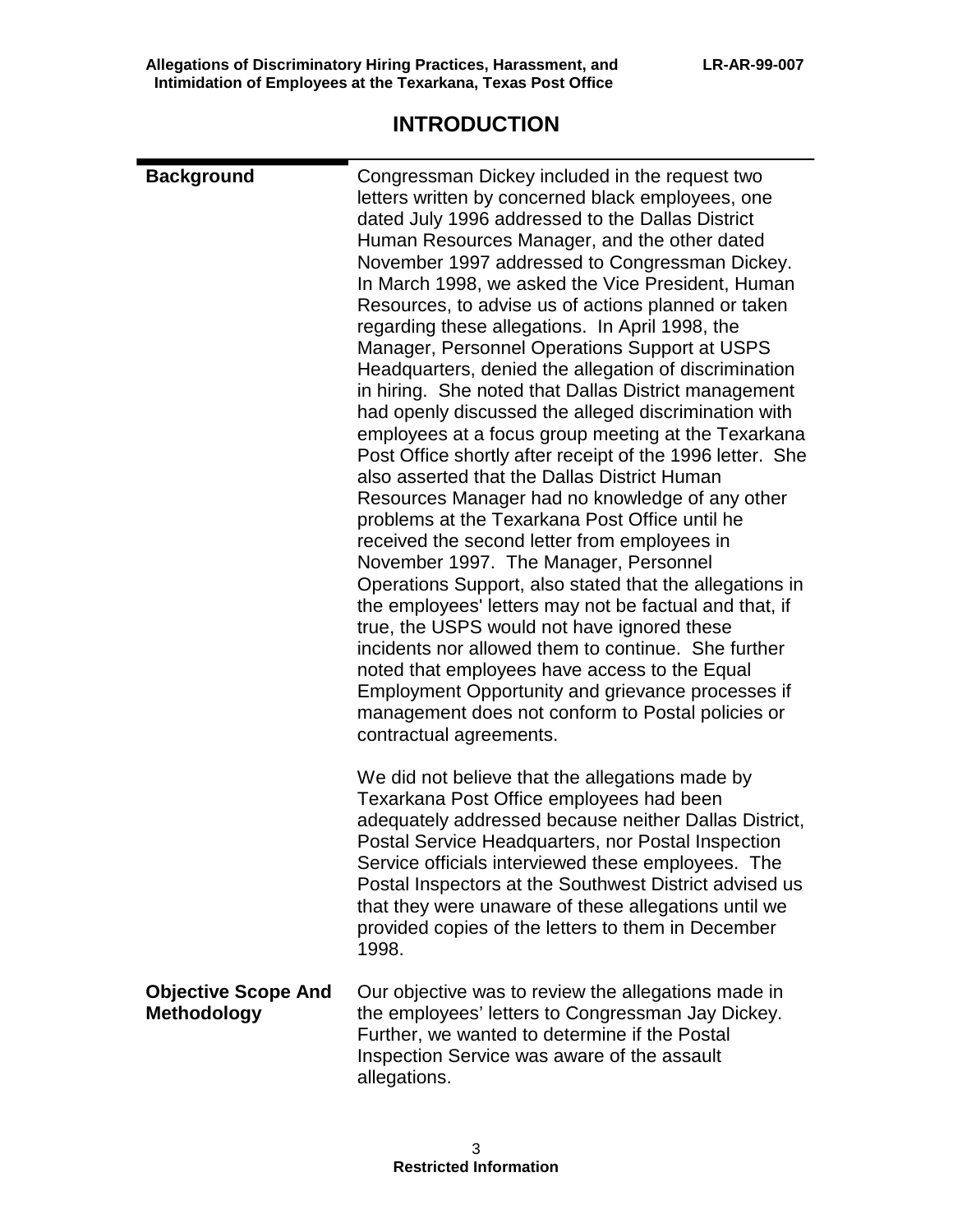We conducted interviews and obtained documentation from the Postal Inspection Service, Southwest District. We also interviewed eight current craft employees, one former employee, the former officer-in-charge, two current supervisors, and two applicants who were denied employment at the Texarkana Post Office. In Dallas, we interviewed the District Human Resources Manger, the Employee Workplace Intervention Analyst, the Manager of Post Office Operations, the Manager of Metro Area Operations, and other district officials.

This audit was conducted from December 1998 through February 1999 in accordance with generally accepted government auditing standards. Also, this audit report was prepared in accordance with generally accepted government auditing standards.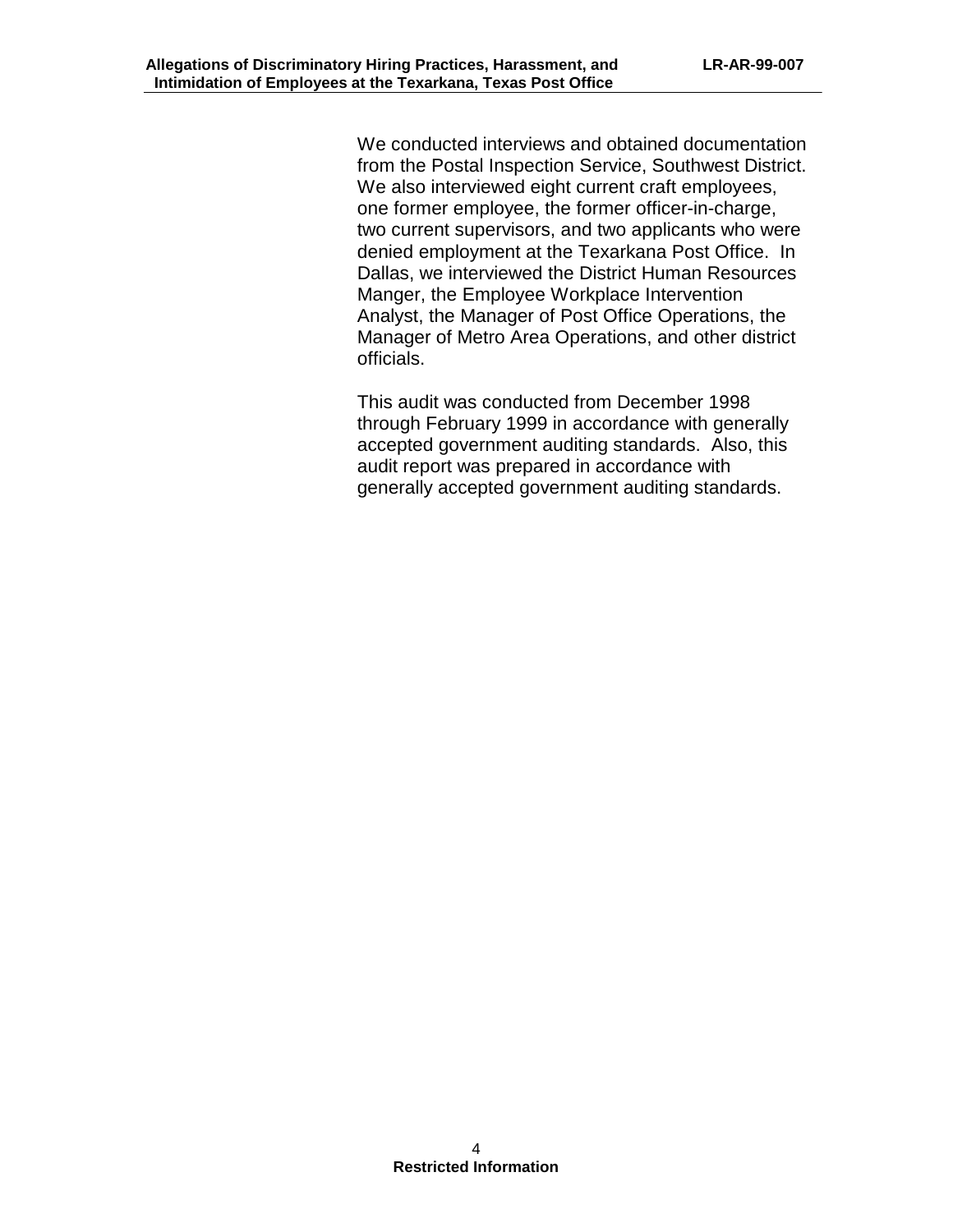# **AUDIT RESULTS**

| <b>Report Of Findings</b>                        | The USPS Equal Employment Opportunity,<br>Affirmative Action, and Diversity Policy states that<br>USPS is committed to following Equal Employment<br>Opportunity laws and their application to all<br>employment matters including hiring, promotions and<br>transfers. The USPS has established a process to<br>address and resolve complaints that arise from<br>alleged discriminatory practices.                                                                                                                                                                                                                                                                                                                                                                      |
|--------------------------------------------------|---------------------------------------------------------------------------------------------------------------------------------------------------------------------------------------------------------------------------------------------------------------------------------------------------------------------------------------------------------------------------------------------------------------------------------------------------------------------------------------------------------------------------------------------------------------------------------------------------------------------------------------------------------------------------------------------------------------------------------------------------------------------------|
| <b>Discriminatory Hiring</b><br><b>Practices</b> | The two letters alleged that no blacks had been hired<br>at the Texarkana Post Office from 1981 - 1996. We<br>found that blacks had been hired at Texarkana during<br>this time period. Furthermore, we reviewed the<br>current Texarkana civilian labor force data and the<br>racial profile of the post office and found that black<br>employees represent 22% of the current employees.<br>The city's black civilian labor force is 14%.<br>Furthermore, our analysis of employees by craft<br>demonstrated that black employees are working as<br>mail handlers (54%), carriers (14%), and clerks (35%).                                                                                                                                                              |
|                                                  | We found no evidence of discriminatory hiring<br>practices at the Texarkana Post Office. One of the<br>individuals interviewed, <b>we are all attempted to transfer</b><br>from another federal agency to the Texarkana Post<br>Office in 1996. The applicant, a ten-year federal<br>employee, applied and interviewed for a part-time<br>flexible distribution clerk position. She was not hired<br>because the selecting official, the Postmaster,<br>determined that her prior attendance record was<br>unacceptable because her sick leave balance was<br>considerably lower than other employees with ten<br>years of service. When asked by the Texarkana<br>Postmaster, she explained that suck leave had<br>been exhausted for medical visits and recovery due to |
|                                                  | The Postmaster did not hire the employee because<br>provided no explanation for <b>the law sick leave</b><br>balance prior to $\mathbf{r}$ The applicant filed an Equal                                                                                                                                                                                                                                                                                                                                                                                                                                                                                                                                                                                                   |

Employment Opportunity complaint against the

 $2$  This decision was per the USPS Equal Employment Opportunity final agency decision.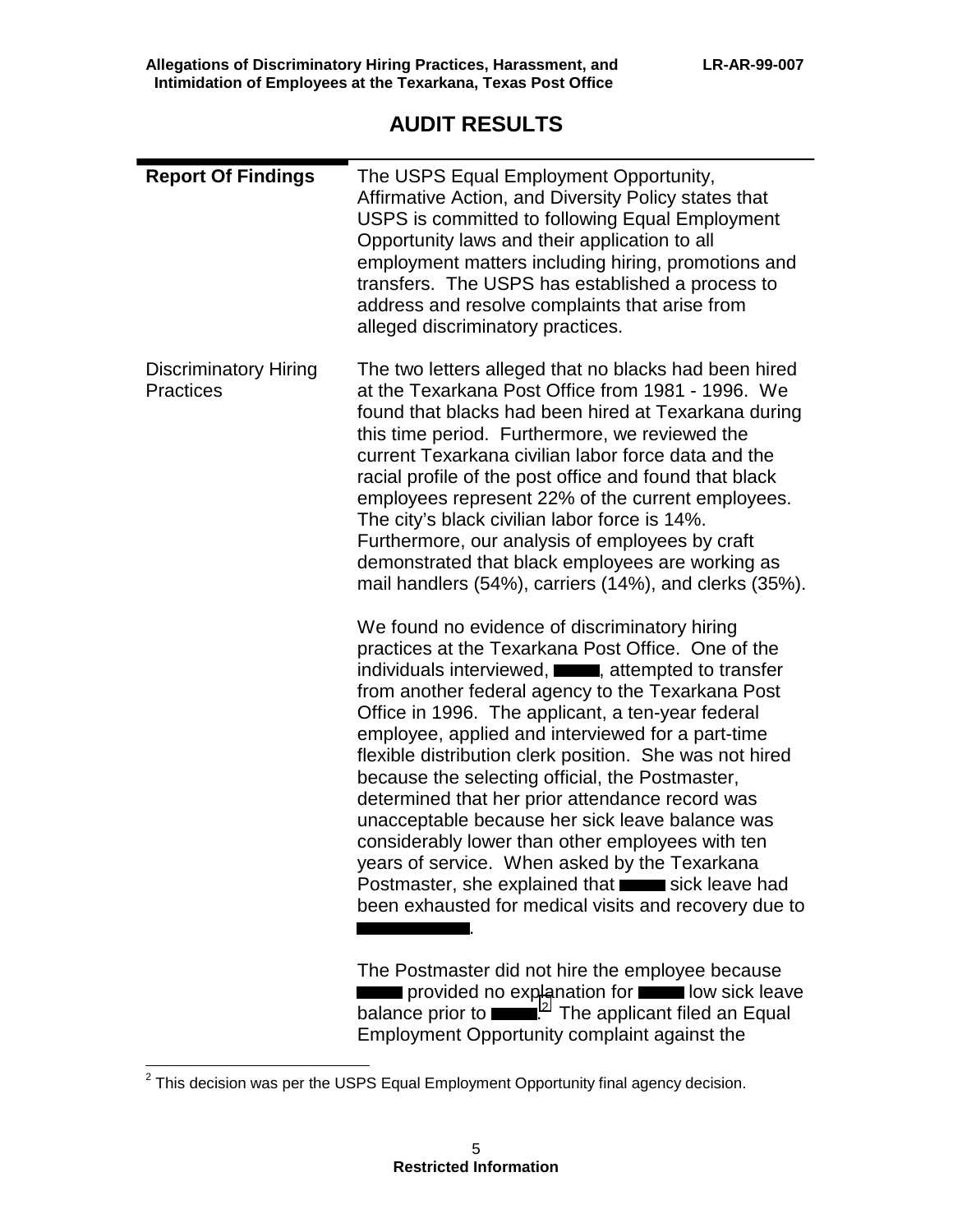|                                                                      | Texarkana Post Office for racial and sexual<br>discrimination. The USPS denied <b>waves</b> complaint<br>because did not explain the low sick leave<br>balance prior to I                                                                                                                                                                                                                                                                                                                                                                                                                                                                                                       |
|----------------------------------------------------------------------|---------------------------------------------------------------------------------------------------------------------------------------------------------------------------------------------------------------------------------------------------------------------------------------------------------------------------------------------------------------------------------------------------------------------------------------------------------------------------------------------------------------------------------------------------------------------------------------------------------------------------------------------------------------------------------|
|                                                                      | OIG's further analysis also disclosed that during the<br>time period the applicant was seeking employment,<br>four black females were transferred into the<br>Texarkana Post office as distribution clerks. One<br>transferee was from the same agency as the<br>applicant, and the other three from other post offices.<br>The Texarkana Postmaster questioned one of the<br>transferees about her low sick leave balance and<br>provided her the opportunity to explain. This<br>individual provided documentation to support illnesses<br>that had occurred during her years of service. These<br>individuals were hired and currently work at the<br>Texarkana Post Office. |
| <b>Alleged Harassment</b><br>and Intimidation of<br><b>Employees</b> | The USPS Joint Statement on Violence and Behavior<br>in the Workplace acknowledges that an unacceptable<br>level of stress exists in some postal workplaces. It<br>further states that the USPS will not tolerate violence,<br>threats of violence, harassment, intimidation, threats,<br>or bullying. Furthermore, every employee at every<br>level should be treated at all times with dignity,<br>fairness, and respect. Those who do not treat others<br>with dignity and respect face disciplinary action and<br>possible removal.                                                                                                                                         |
|                                                                      | Each district office has an Employee Workplace<br>Intervention Analyst. The workplace analyst conducts<br>labor climate assessments at facilities to evaluate the<br>employee and workplace issues and concerns and<br>promote change in management style as appropriate<br>to improve the quality of work life.                                                                                                                                                                                                                                                                                                                                                                |
|                                                                      | In Texarkana, employees continue to allege verbal<br>abuse, harassment, and intimidation. Our review<br>disclosed that <b>EXECUTE:</b> engaged in inappropriate<br>behavior that employees perceived as harassing and<br>intimidating. Three were most consistently<br>identified by these employees as engaging in<br>harassing and intimidating behavior. The eight<br>employees we interviewed described incidents in                                                                                                                                                                                                                                                        |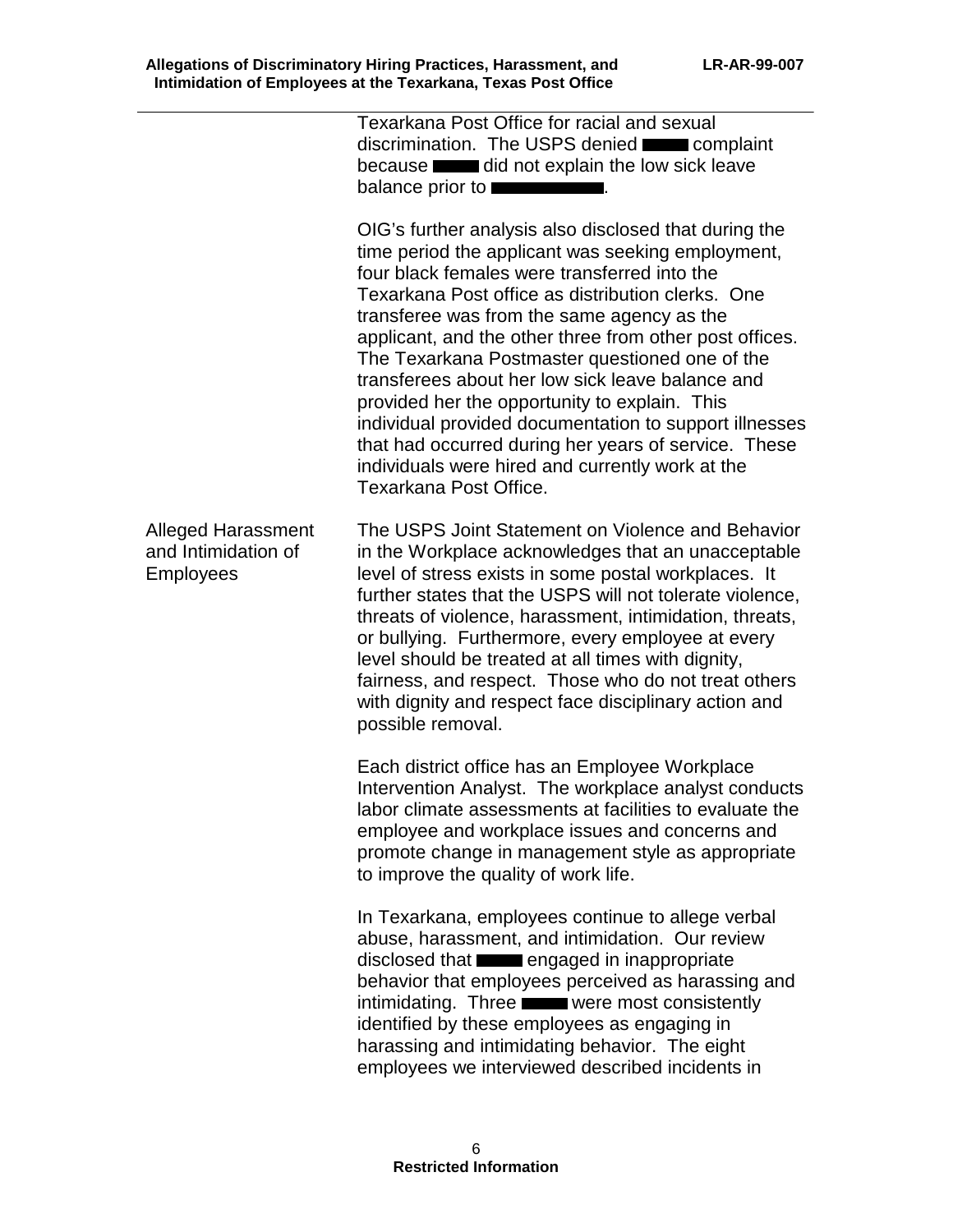which these  $\blacksquare$  shout at and verbally abuse employees, stand and stare at employees while they work, and provoke hostile confrontations with employees.

Of the eight employees to whom we spoke, seven said that they have been verbally abused or witnessed verbal abuse against other employees by the three **THE EXAMPLE**. For example, one employee described an incident in which two of the **yelled** at and cursed employees, including one employee who was hearingimpaired. Still another employee said that the three **Figure 1** have no respect for individuals and say and do anything they want to, including using bullying behavior and ugly language.

Six of the eight employees told us that  $\blacksquare$  stand and stare at employees while they are working. For example, one  $\blacksquare$  employee told us that two  $\blacksquare$ have stood so close to staring that she could "feel their presence." One watched **watched** enter the restroom and later told  $\blacksquare$  that was in there for ten minutes. Another employee said that **The reported a set of the local police after an**  $i$ ncident in which  $\blacksquare$  came out of the restroom, and he was standing there staring at  $\Box$ .

In addition, we reviewed a journal belonging to one of the eight craft employees maintained from 1982 to approximately 1985. The journal described incidents **Example 2** had observed during **EXAMPLE 2014** employment with the  $USPS$ , and **interaction with and co**workers at the Texarkana facility. The employee described a stressful working atmosphere due to intimidation and harassment **received** in the work place. When OIG interviewed this employee in January 1999,  $\blacksquare$  stated that in the past 12 years, the workplace climate has not improved.

In February 1998, the Southwest Area identified the Texarkana Post Office as a hot spot. The USPS Headquarters directed Area Vice Presidents to develop action plans to correct identified deficiencies at designated hot spots. However, Dallas District managers told us they did not have an action plan and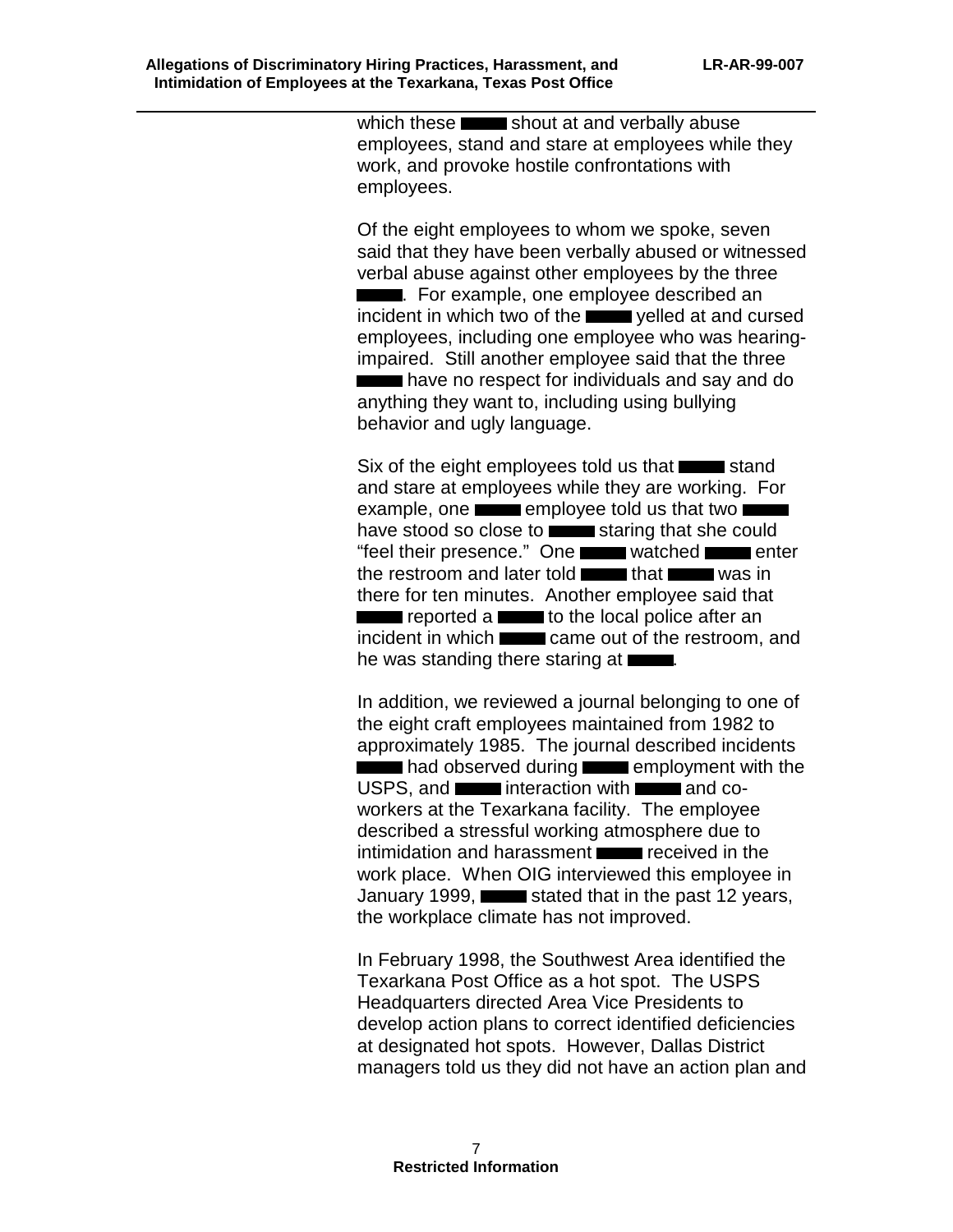|                                                                                           | they did not provide a reason why an action plan was<br>not prepared for the Texarkana Post Office.                                                                                                                                                                                                                                                                                                                                                                                                                               |
|-------------------------------------------------------------------------------------------|-----------------------------------------------------------------------------------------------------------------------------------------------------------------------------------------------------------------------------------------------------------------------------------------------------------------------------------------------------------------------------------------------------------------------------------------------------------------------------------------------------------------------------------|
| Delay in the<br><b>Provision of an Injury</b><br><b>Compensation Claim</b><br><b>Form</b> | Section 544.12 of the USPS Employee and Labor<br>Relations Manual states that when an employee is<br>injured while on duty, the immediate supervisor must<br>provide the employee with a Form CA-1, Notice of<br>Traumatic Injury and Claim for Continuation of Pay.                                                                                                                                                                                                                                                              |
|                                                                                           | A USPS contract truck hit a<br>December 1997. We determined that Texarkana<br>management did not provide the employee with a<br>Form CA-1 until December 1998, one year later. As a<br>result, no injury compensation claim was made on<br>behalf. This employee fractured vertebrae, lost<br>the use of <b>The Lands</b> left shoulder, and had additional<br>injuries to <b>we design to elected</b> elbow, back, and shoulder.<br>was in the hospital for three days and on sick leave for<br>seven weeks.                     |
|                                                                                           | When interviewed, the employee stated that within a<br>week of the accident, <b>Network</b> said <b>EXCO</b> requested the<br>form from three different <b>Details</b> but did not receive the<br>form. <b>The lines of the lines of the team</b> then asked the former<br>for the form. The <b>security and state of the form</b> did not<br>provide the form, claiming that since the accident was<br>not on postal property, the USPS was not responsible.                                                                     |
|                                                                                           | One of the confirmed that the employee had<br>requested Form CA-1 and that <b>Theory and not provided</b><br>it to <b>the security</b> because <b>the security</b> was not on duty at the time<br>of the accident. <b>Example 2</b> referred us to the immediate<br>on duty the night of the accident, who told us<br>that did not have access to the forms because<br>the <b>normally</b> maintained them in a locked room. The<br>immediate <b>the dentity of that the employee asked</b><br>$\blacksquare$ for the claim form. |
|                                                                                           | The former state of the total us that the did not<br>provide the employee with the form immediately after                                                                                                                                                                                                                                                                                                                                                                                                                         |

the injury.  $\Box$  stated that a report was filed with the District Safety and Injury Compensation Offices, and those offices did not instruct **the set of the form** CA-1 to the employee.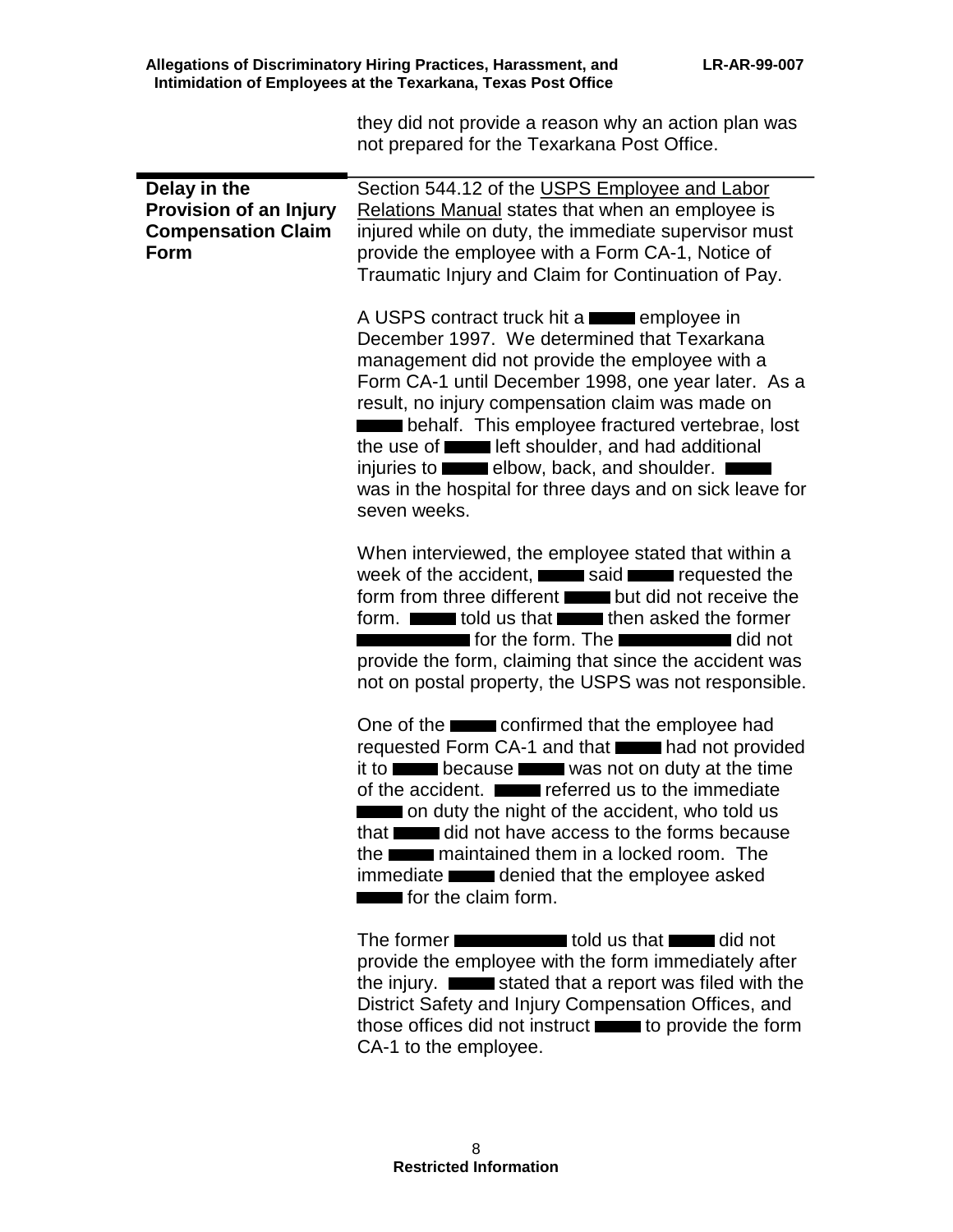|                          | In October 1998, the employee wrote to the Dallas<br>District Manager requesting assistance. In November,<br>the District sent a Safety Specialist to investigate the<br>accident. The Safety Specialist had to reconstruct the<br>initial accident investigation and re-interview everyone<br>involved because Texarkana management had lost<br>the case file, including pictures taken at the scene of<br>the accident. The former<br>that this file was maintained in a locked room at the<br>Texarkana Post Office. said that only the<br>Postmaster, the <b>Election Contract Postmaster</b> , and one I<br>had access to this room. During the November<br>investigation, the <b>EXECUTE:</b> contacted the injured<br>employee to request copies of <b>contact</b> documentation<br>because the case file could not be found.<br>In December 1998, one year later, the employee<br>received the form from the new |
|--------------------------|--------------------------------------------------------------------------------------------------------------------------------------------------------------------------------------------------------------------------------------------------------------------------------------------------------------------------------------------------------------------------------------------------------------------------------------------------------------------------------------------------------------------------------------------------------------------------------------------------------------------------------------------------------------------------------------------------------------------------------------------------------------------------------------------------------------------------------------------------------------------------------------------------------------------------|
| <b>Physical Assaults</b> | The Threat Assessment Team Guide states that the<br>USPS Zero Tolerance Policy prohibits any incident of<br>verbal or physical action on the part of any employee<br>that could cause injury to another, and this policy will<br>not be ignored. Employees should report all threats to<br>management, and management should conduct a<br>prompt thorough inquiry and take appropriate action.<br>If the employee is unable to contact a management<br>official, the employee should call the Postal Inspection<br>Service. The Postal Inspection Service will respond,<br>to and investigate all, postal-related physical assaults<br>and credible threats.                                                                                                                                                                                                                                                             |
|                          | We reviewed two allegations of physical assaults that<br>occurred in 1988 and 1997. The 1988 incident was<br>handled improperly, and the employee had to seek<br>assistance outside the USPS. This case was<br>ultimately adjudicated in court. The 1997 incident was<br>handled according to procedures.                                                                                                                                                                                                                                                                                                                                                                                                                                                                                                                                                                                                                |
|                          | One former craft employee, currently working at<br>another post office, advised us that was the<br>victim of a physical assault at the Texarkana Post<br>Office in 1988. Solution stated that a state of the state of the state of the state of the state of the state o<br>is still employed at the Texarkana Post Office as a<br>grabbed sweater on the workroom floor                                                                                                                                                                                                                                                                                                                                                                                                                                                                                                                                                 |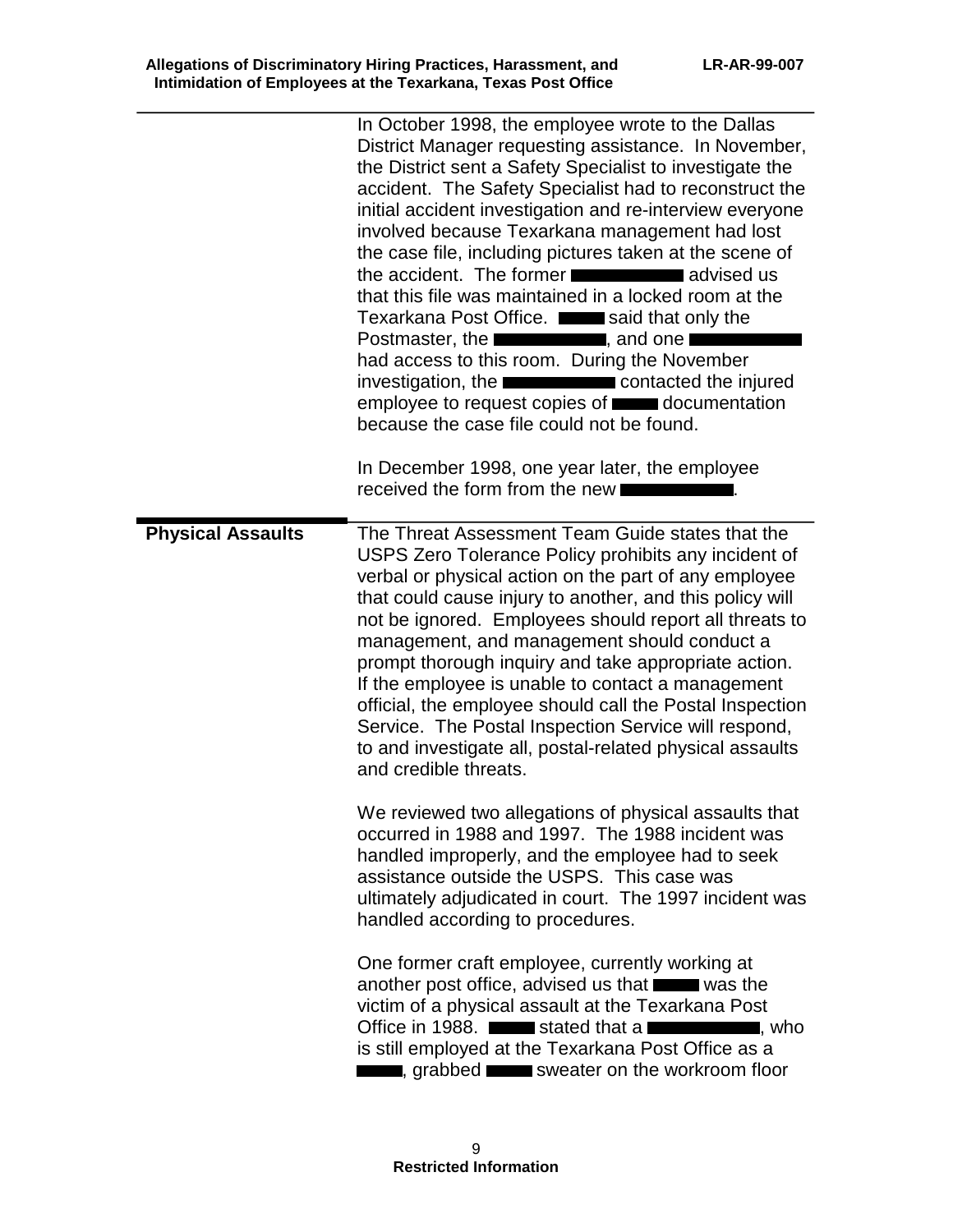|                                                                                                     | and dragged <b>the set of a conference room.</b> The <b>I</b><br>locked the door and continually pushed, shoved,<br>cursed, and verbally abused <b>the same on duty.</b><br>reported the incident to the Postal Inspection Service,<br>but which steward later informed her that the<br>Postmaster told Postal Inspectors that an investigation<br>was not warranted. The employee filed a complaint<br>with the local police against the <b>New 19, which was</b><br>adjudicated in a local court. The was found<br>guilty and fined for the assault.                                                                                                                   |
|-----------------------------------------------------------------------------------------------------|--------------------------------------------------------------------------------------------------------------------------------------------------------------------------------------------------------------------------------------------------------------------------------------------------------------------------------------------------------------------------------------------------------------------------------------------------------------------------------------------------------------------------------------------------------------------------------------------------------------------------------------------------------------------------|
|                                                                                                     | The <b>Contract Contract Contract Contract Contract Contract Contract Contract Contract Contract Contract Contract Contract Contract Contract Contract Contract Contract Contract Contract Contract Contract Contract Contract C</b><br>told us that did not recall the incident.<br>us that the Postal Inspection Service Database did not<br>contain any information on this incident, and<br>believes that a case was not established since the<br>employee reported the incident to the Texarkana<br>police and the matter was adjudicated in court locally.                                                                                                         |
|                                                                                                     | In the second incident, which occurred in 1997, a<br>employee kicked another <b>the employee</b><br>during work hours. <b>The about that are all to about the contract of the state of the contract of the contract of the contract of the contract of the contract of the contract of the contract of the contract of the contract </b><br>the incident to the <b>EXALC EXAMPLE IDENT</b> who took written<br>statements from both employees and contacted the<br>Postal Inspection Service. We confirmed that the<br>had taken written statements from the<br>two employees and sent a memorandum to the Postal<br>Inspection Service, as required by USPS guidelines. |
| <b>Issue Referred to</b><br><b>Postal Inspection</b><br><b>Service for Further</b><br>Investigation | During our visit, employees told OIG criminal<br>investigators of possible theft of postal property. The<br>OIG has referred this information to the Postal<br>Inspection Service, which has jurisdiction over theft of<br>postal property.                                                                                                                                                                                                                                                                                                                                                                                                                              |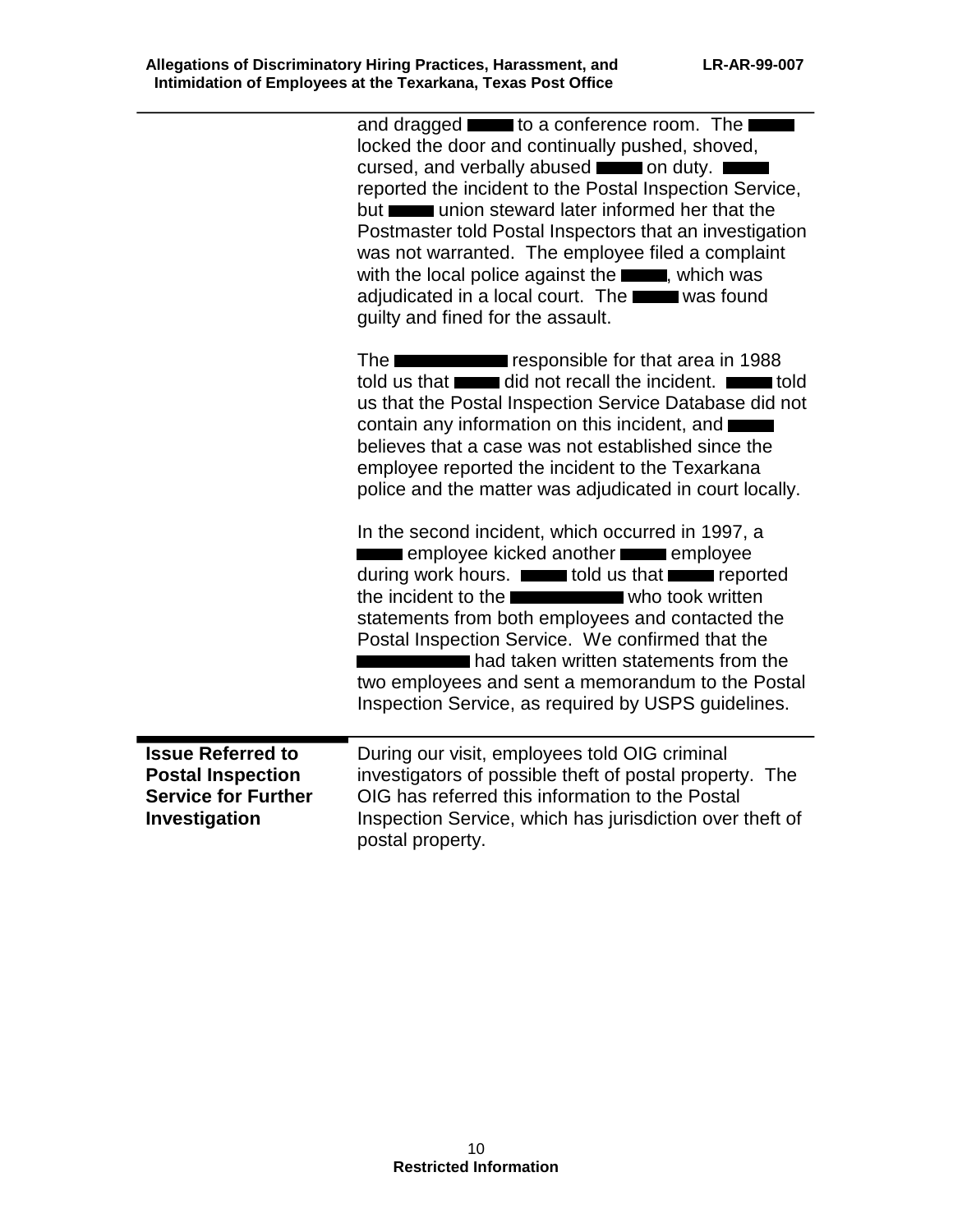| <b>Recommendations</b>               | We offer the following recommendations:                                                                                                                                                                                                                                                                                                                                                                                                                                                                                                                                                                                                                                                                                                                                                                                                 |
|--------------------------------------|-----------------------------------------------------------------------------------------------------------------------------------------------------------------------------------------------------------------------------------------------------------------------------------------------------------------------------------------------------------------------------------------------------------------------------------------------------------------------------------------------------------------------------------------------------------------------------------------------------------------------------------------------------------------------------------------------------------------------------------------------------------------------------------------------------------------------------------------|
|                                      | The Vice President, Southwest Area, should:                                                                                                                                                                                                                                                                                                                                                                                                                                                                                                                                                                                                                                                                                                                                                                                             |
|                                      | 1. Direct the Dallas District Human Resource<br>Manager to conduct a labor climate assessment<br>at the Texarkana Post Office immediately.                                                                                                                                                                                                                                                                                                                                                                                                                                                                                                                                                                                                                                                                                              |
|                                      | 2. Direct the Dallas District Human Resource<br>Manager to develop and implement the required<br>action plan after the labor climate assessment has<br>been completed at the Texarkana Post Office.                                                                                                                                                                                                                                                                                                                                                                                                                                                                                                                                                                                                                                     |
|                                      | 3. Review the actions of the Texarkana managers to<br>determine whether corrective and/or disciplinary<br>action is warranted for the failure to provide the<br>Form CA-1 as required by the Employee and<br>Labor Relations Manual.                                                                                                                                                                                                                                                                                                                                                                                                                                                                                                                                                                                                    |
|                                      | 4. Take action to ensure that Texarkana managers<br>provide all injury compensation claim forms for<br>injured employees as required by the <b>Employee</b><br>and Labor Relations Manual.                                                                                                                                                                                                                                                                                                                                                                                                                                                                                                                                                                                                                                              |
|                                      | 5. Ensure that Texarkana managers follow proper<br>procedures contained in the Threat Assessment<br>Team Guide regarding reporting and monitoring of<br>violent incidents in the workplace.                                                                                                                                                                                                                                                                                                                                                                                                                                                                                                                                                                                                                                             |
| <b>Management</b><br><b>Comments</b> | The Dallas District Manager agreed to implement all<br>of the recommendations for improvement. He stated<br>that many of the corrective actions were in the<br>process of being implemented prior to the OIG report.<br>The District initiated a labor climate assessment on<br>February 20, 1999 at the Texarkana Post Office. In<br>addition, the District Manager has tasked the Manager<br>of Post Office Operations to assist the Texarkana<br>Postmaster in developing and implementing the<br>required action plan for this facility by March 31, 1999<br>and provide quarterly progress reports to him. Also,<br>the District's Threat Assessment Team has been<br>restructured to function in a more active capacity by<br>meeting once per quarter and/or as needed basis.<br>Furthermore, the Manager Post Office Operations |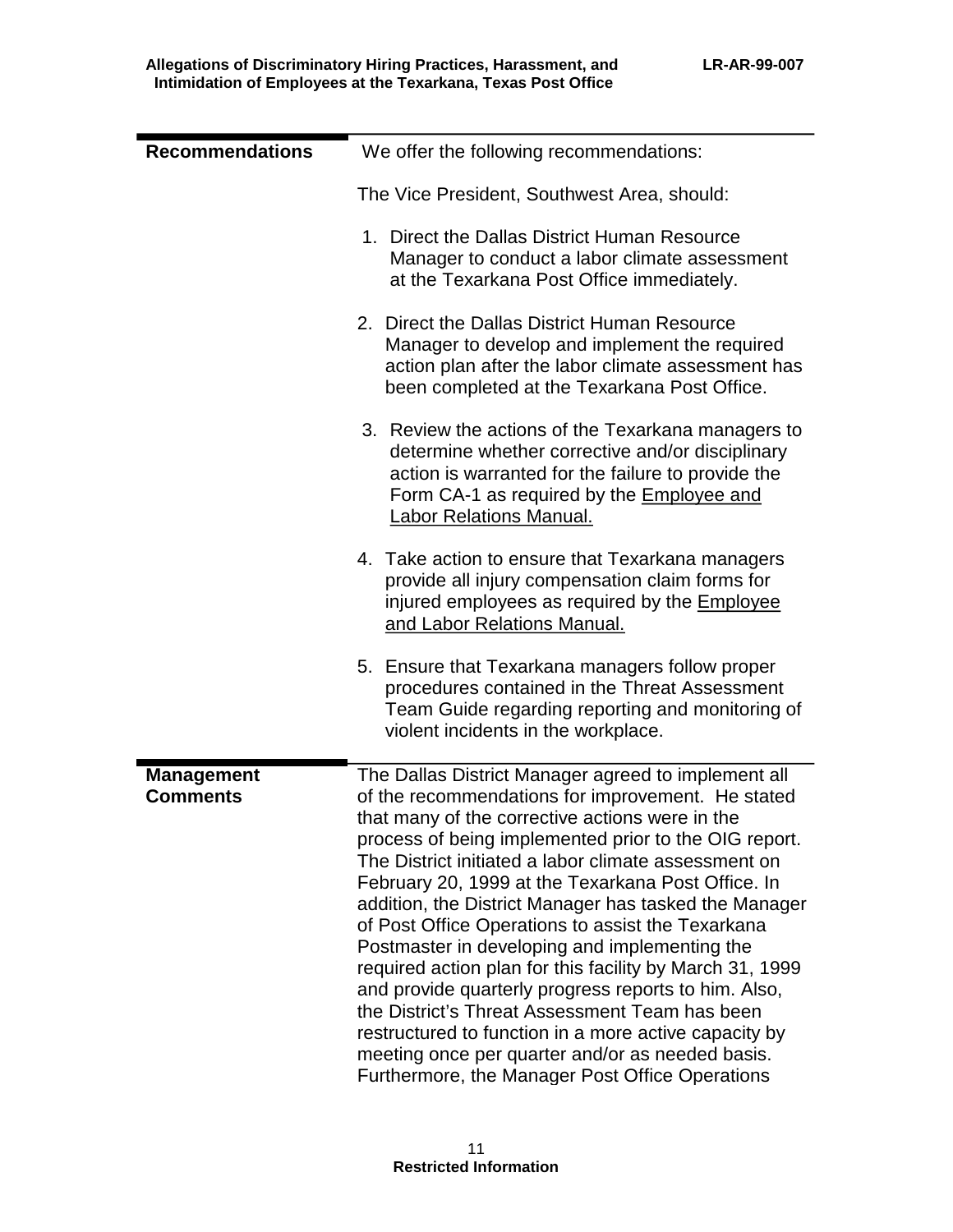|                      | must ensure that all management personnel attend<br>Work Place Violence Awareness Training. The<br>District Manager's comments are included at<br>Appendix A. |
|----------------------|---------------------------------------------------------------------------------------------------------------------------------------------------------------|
| <b>Evaluation of</b> | The Dallas District Manager's comments are                                                                                                                    |
| <b>Management</b>    | responsive to the recommendations identified in the                                                                                                           |
| <b>Comments</b>      | report.                                                                                                                                                       |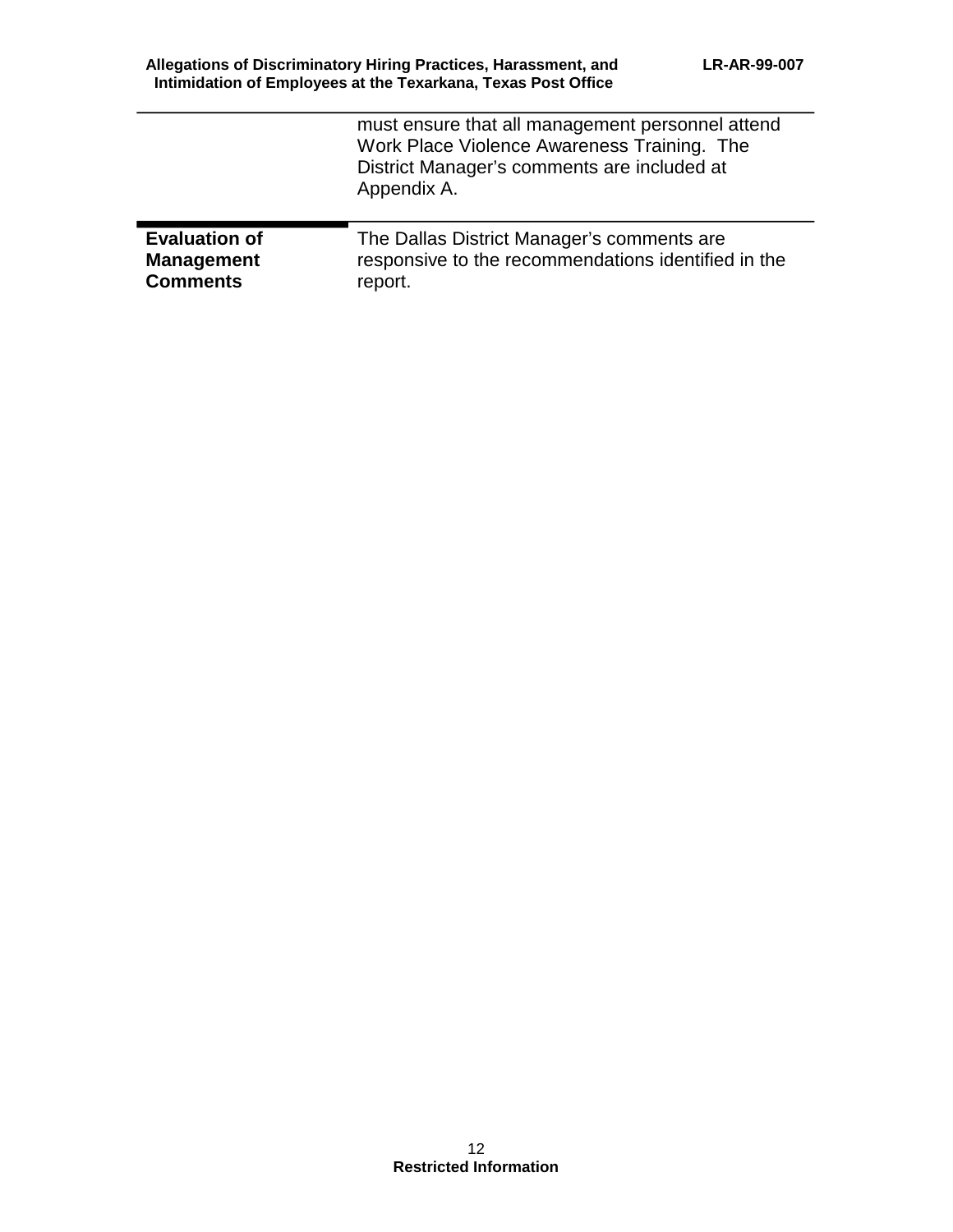**Major Contributors to This Report:** 

| <u>e de la provincia de la provincia de la provincia de la provincia de la provincia de la provincia de la provi</u> |  |
|----------------------------------------------------------------------------------------------------------------------|--|
|                                                                                                                      |  |
|                                                                                                                      |  |
|                                                                                                                      |  |
|                                                                                                                      |  |
|                                                                                                                      |  |
|                                                                                                                      |  |
|                                                                                                                      |  |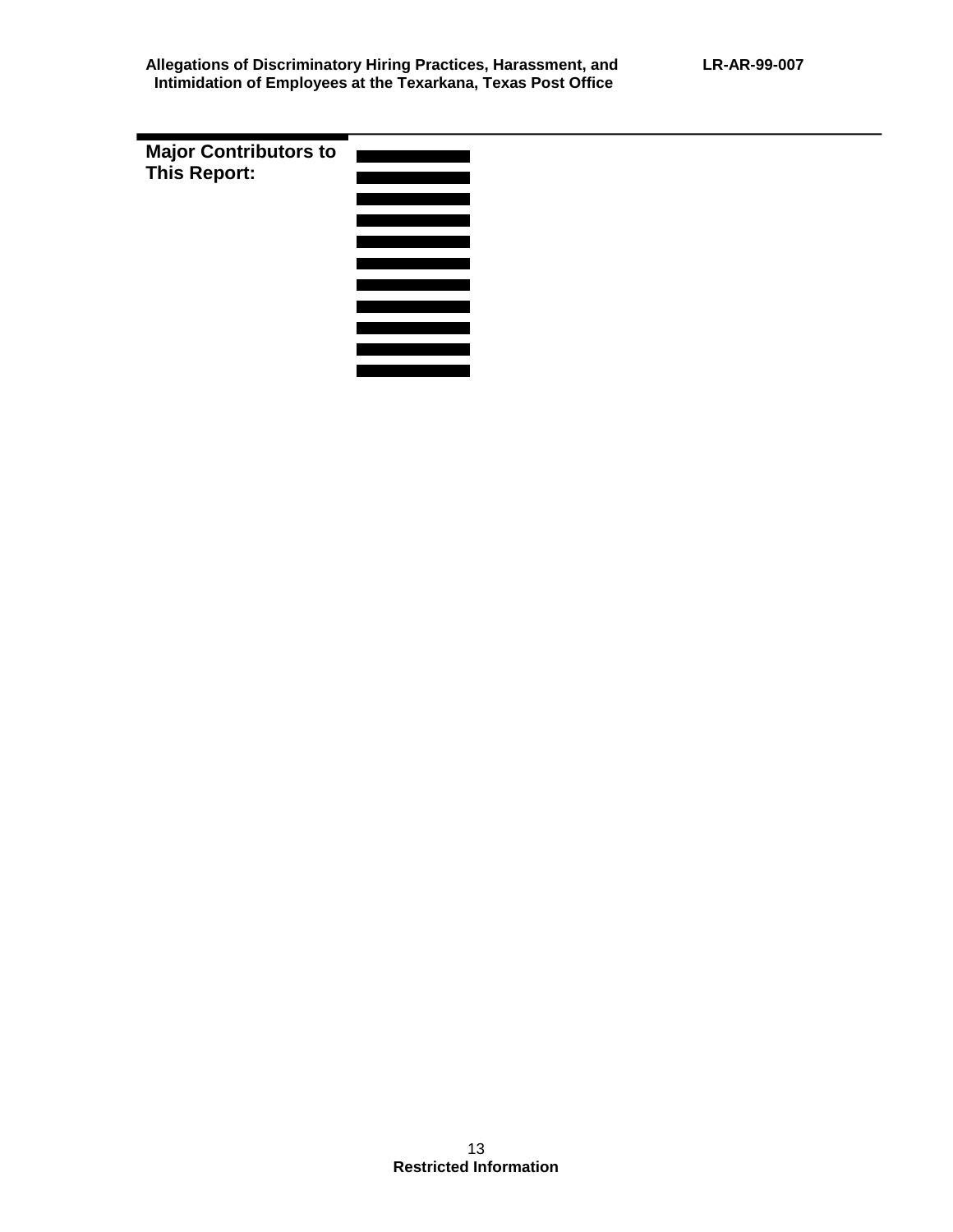$\vec{\omega}$  ,  $\vec{\omega}$  ,

 $\mathcal{Z}$ 

### **Allegations of Discriminatory Hiring Practices, Harassment, and LR-AR-99-007 Intimidation of Employees at the Texarkana, Texas Post Office**

**DISTRICT MANAGER** DALLAS CUSTOMER SERVICE AND SALES

UNITED STATES **EXAMPLE OF STATES** 

March 16, 1999

### **ROBERT WALTERS** MANAGER, HUMAN RESOURCES SOUTHWEST AREA

**B** Samples

SUBJECT: Corrective Actions, Which Address the OIG Recommendations

#### Dear Mr. Walters:

This letter is in response to the drafted OIG audit report on Texarkana. The report provides five recommendations. Many of the corrective actions were in the process of being implemented prior to the reception of this report's recommendations.

#### Recommendation #1- Conduct a Labor Climate Assessment

A labor climate assessment was initiated on February 20, 1999, by conducting an office wide survey with a standardized instrument used throughout the performance cluster. The data collected thus far (45 surveys) has revealed that the general work climate is not in critical condition. In fact, the percentages on survey responses are greater than 10%, more favorable than the PC averages in other climates with the exception of co-worker relationships, where Texarkana is consistent with the mean.

The survey reveals that the stated concerns of seven employees who were interviewed are incongruent with the majority of the employees in the Texarkana office. The seven interviewed employees identified concerns of intimidation, verbal abuse, and harassment from supervisors. None of these concerns have been identified as issues in the climate survey. The climate survey data reveals a general perception of the immediate supervisors as overall favorable.

951 WEST BETHEL ROAD COPPELL TX 75099-9998 (972) 393-6787 FAX (972) 393-6198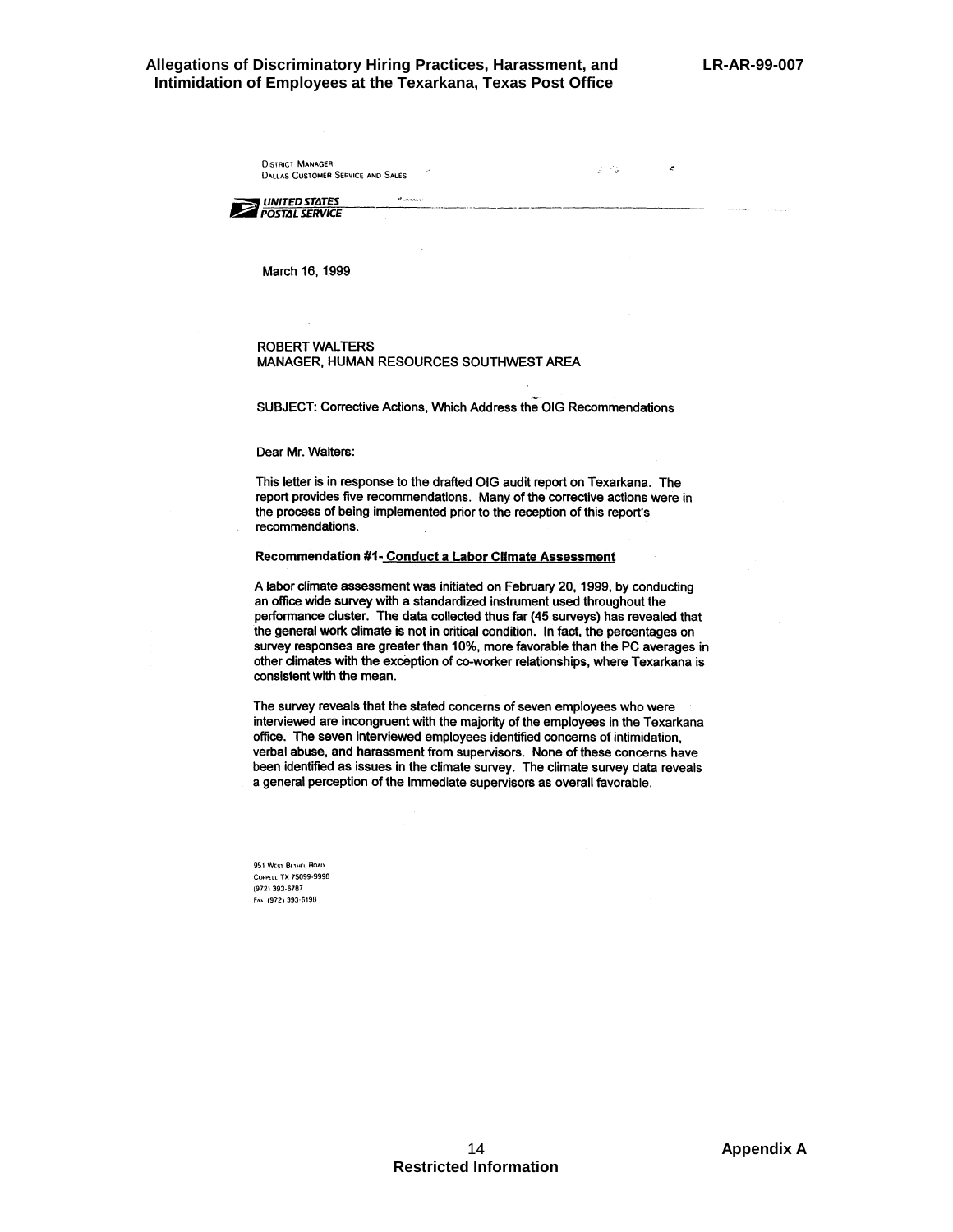Corrective Actions Which Address the OIG Recommendations Page 2 March 16, 1999

#### Recommendation #2- Develop and Implement the Required Action Plan

The District strategy consisted of bringing in a new manager as Postmaster who was tasked to address both climate issues and operational issues. The recent climate survey data provides evidence that indicates the District strategy was, in fact, ameliorative and that major improvements have taken place subsequent to these actions. Another action item, which was already in the works prior to this report, was the implementation of Value of the Person. I personally attended the introduction and roll out of VOP in Texarkana on March 11, 1999 and expect this process to add value to the positive momentum that is already occurring. Additionally, I have tasked the Manager of Post Office Operations to assist the Postmaster in establishing an Action Plan based upon the Work Climate Analysis Report. This Action Plan is to be developed and implemented no later than March 31, 1999 with progress reports to the Manager of Post Office Operations each AP and to me each quarter.

### Recommendation #3-Determine whether Corrective and/or Disciplinary Action is Warranted for Texarkana Managers' Failure to Provide a CA-1 **Form**

Because the specific incident that took place was prior to my appointment as District Manager and occurred in December of 1997, it would be untimely to proceed with disciplinary actions at this point. The corrective actions taken are stated in response to the next recommendation.

#### Recommendation #4-The Ensuring of Texarkana Managers Providing CA-1 **Forms**

Texarkana management personnel have been advised that they should provide a CA-1 when requested or when an injury occurs and that they must allow the Department of Labor to evaluate and determine its appropriateness, ensuring that Texarkana is in compliance with policy and procedure set forth in the ELM.